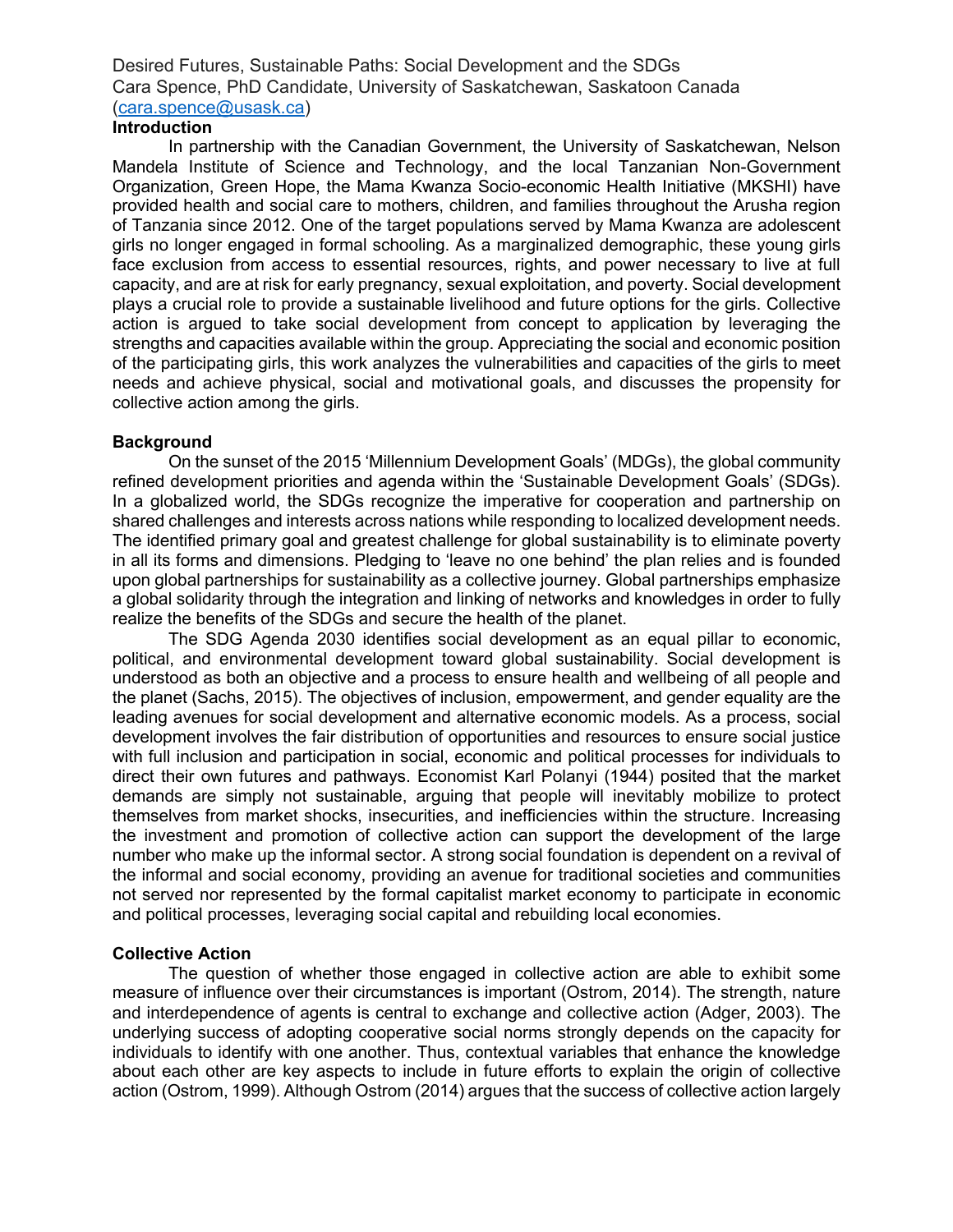depends on individuals identifying with one another, collectivity implicitly contains a shared understanding of the problem's elements and possible solutions for mutual benefit. Adger (2003) argues that the limitations of an individual actor are dependent upon their capacity to act collectively with others. After capturing the essence of the individuals, and the characteristics and dynamics within the group, the question arises why some individuals overcome challenges to working collectively, and others do not.

Revealing shared understanding or 'common knowledge' is intrinsically inscribed into people's non-cognitive awareness and habitual activities is critical for social action (Taylor, 1995). And, as such, understandings and analyses cannot be fully understood without reference to social and historical production. This level of analysis leads to understanding of how institutional, cultural, and physical contexts affect the types of individuals who either pursue or disregard cooperative or collective action opportunities. Theoretical and empirical factors that potentially affect the likelihood of groups overcoming individual and social dilemmas and contributing to the success of collective action, include: the size and heterogeneity of the group, the dependence of the group on each other, the scarcity of resources, total collective benefit, temptation to free ride, degree of social capital, past experiences, and norms of reciprocity strong leadership (Olson, 1965; Schmaus, 1995; Ostrom, 1990; Janvry, McCarthy, and Sadoulet, 1998;). However, social scientists attest that "people are characterized by an instinct of self-organization which pushed them into collective action in order to achieve common goals" (Czech, 2016).

### **Capacity and Vulnerability Analysis**

Anderson and Woodrow's (1989/1999) Capacity and Vulnerability Analysis (CVA) is a gendered-based analysis framework used to understand the common experiences among adolescent girls in Tanzania; including patterns of behaviour and limiting constraints for the girls towards collective action and participation in social development. With gender as a factor of social exclusion worldwide, understanding and addressing gender-based exclusion requires an analysis of the dominant ideologies and social norms that dictate gender practices. Understanding the gender dynamics of this context "reveals factors that may perpetuate diminished self-esteem, limited socio-economic opportunities, and a lack of social protection" (Hobbs and Rice, 2013). The CVA was originally developed for the purpose of assessing gendered roles, responsibilities, and power dynamics by using a participatory approach to facilitate a detailed and focused analysis of a situation at its root (March,1999). Participation is an essential component of data collection, and the CVA approach itself is a "powerful way to help them [*sic*] increase their understanding of their own situation, and therefore their capacities to effect desired change" (Anderson and Woodrow 1998:21). As such, the CVA analytical framework supports participatory research methods which recognize that people already 'know' their situation to some capacity but may not have the skills or space for reflection of what they understand. The method of data collection is, in itself, a capacity building exercise. Emphasis on identifying root causes, assessing the capacity for people to organize, direct observation, and methods of cross-checking verbal information are the foundation of analysis in the CVA framework.

As a participatory approach that identifies immediate needs and build on existing strengths to support long term sustainable development, participants are not regarded as passive recipients of aid, but also have resources and abilities to support themselves and guide intervention efforts (Birks, Powell & Hatfield, 2017). Individuals and communities are understood as active agents with collective resources that can be utilized to orient efforts and guide change (Anderson & Woodrow, 1999). The foundational concept of the CVA is that existing strengths (capacities) and weaknesses (vulnerabilities) determine the outcome and sustainability of an intervention. Capacities refer to material, physical, social organizational resources, and general attitudes. Vulnerabilities, such as poverty, literacy, family structure, education, and exclusions remain factors which weaken people's ability to cope with their unmet needs and may require/request strategic, long-term development efforts and supports. In the effort to secure and promote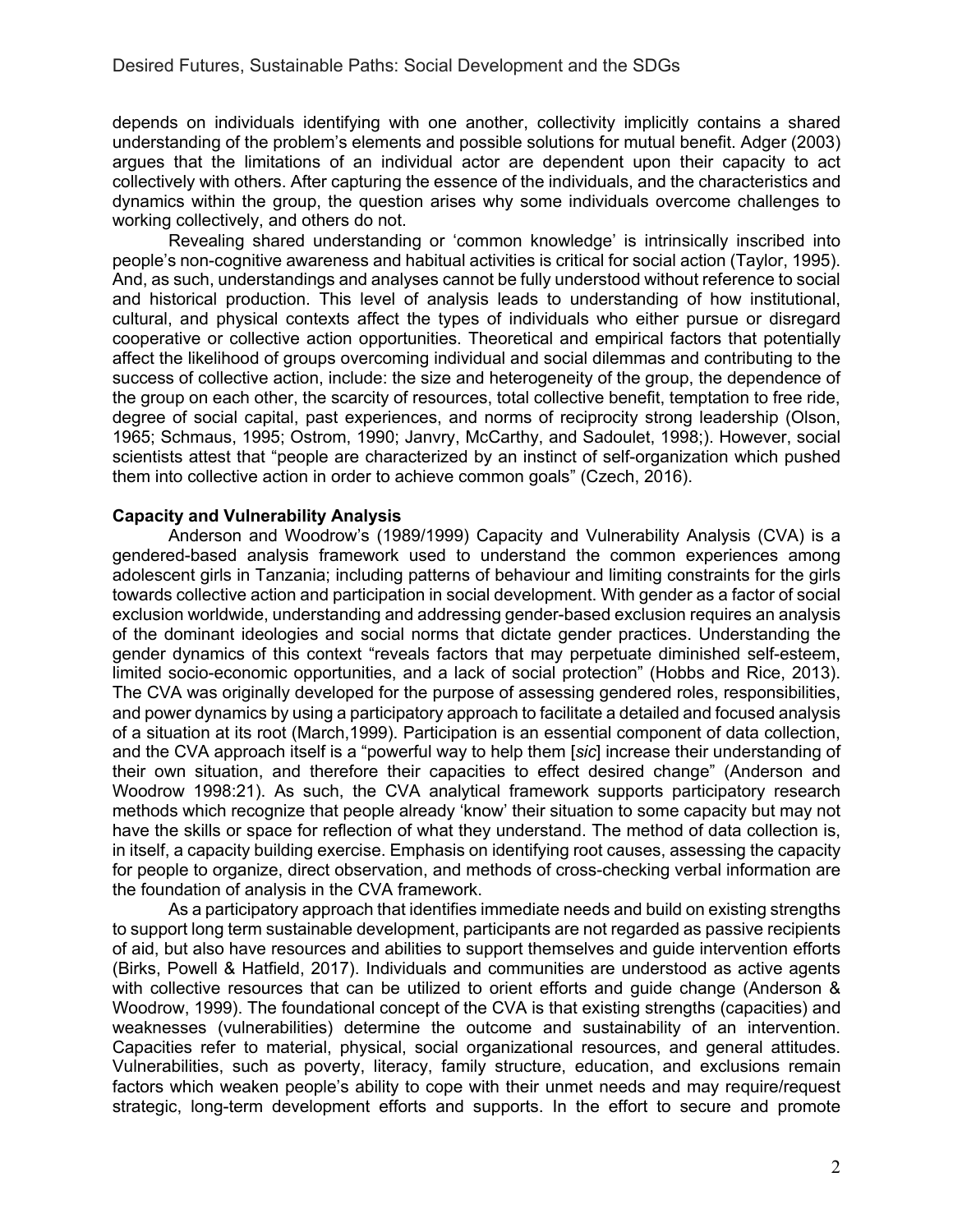sustainable livelihoods, the CVA framework recognizes the significance of factors related to protecting and reducing vulnerabilities, while strengthening local access and capacity to initiate change (Anderson & Woodrow, 1999).

# **Context of Development**

The Republic of Tanzania ranks 154/189 on the Global Development Index (UNDP, 2018). Development in Tanzania reveals the consequences of decades of exclusion and underdevelopment in Africa, exacerbating chronic poverty, gender inequality, lack of infrastructure, governance deficiencies, global policy failure, and a crisis of public social and health service provisions of unfathomable need/demand. This reality, however, cannot be accepted simply as community collective failings, but also largely stemming from the legacy of colonialism, challenges of independence, the politics of globalization, and structural adjustment programs. Upon independence in 1967, the president of Tanzania, Julius Nygerere, implemented the Arusha Declaration, which was the central policy for the ambitious initiative of the Ujamaa ('*familyhood')* project. With its main objective to address marginality and inequality among the people through "equal opportunity to all men and women irrespective of race, religion or status" (Nygerere, 1968:15), Nyerere impressed the need for self-reliance (*'kujitegemea')* stating that "our motto for the coming year must be self-reliance" (Nyerere, 1973:4) where "self-reliance is a positive affirmation that for our own development, we shall depend upon our own resources" (Nyerere, 1968: 319). However, faced with crippling economic difficulties in the mid-1970s, Tanzania became heavily indebted, which began to lead to the liberalization of the national economy, the devaluation of the national currency, the lifting of price control, and cuts in government expenditures as a condition for further loans. These loans weakened Tanzania on the global stage, and the country was further challenged in its ability to develop their own social, political, economic, and cultural spheres. The 'U*jamaa'* rhetoric has been replaced with debates surrounding liberal democracy and international market demands. The country began to transition by adopting political and economic liberalization policies. International development agencies and non-government agencies exist though out the country, and international capital and aid has been widely extended. What remains an issue of debate, however, is the influence and legacy of *Ujamaa* as a development strategy and the foundation for collective action.

The Mama Kwanza program is a development aid project funded by the Canadian government to provide health care and social services to a range of clients. Staff members provide health care, family planning, training, skill building, and English language training. The program is a capacity building initiative that provides the opportunity to ask those most at risk of poverty within the global system -- the true poverty experts -- about concerns, needs, and desires; required and available supports; and options for action to meet identified needs and goals. The 'Girls Group' is a cohort of adolescent girls no longer engaged in formal schooling established through Mama Kwanza for capacity building purposes. The 'Girl's Group' participants serve as the research participants for this research, engaging in a series of participatory mapping and group discussion activities that shared stories, identified priorities and challenges, and discussed mutual help and support. Stakeholder interviews discussed the goals and objectives of the Mama Kwanza initiative and garnered a broader understanding to the vulnerabilities and capacities of the 'Girl's Group' participants. Ethnographic observations and field notes contextualize the discussion within a gender-based analysis of agency and capacity, as well as limitations and vulnerabilities of the group. The analysis examines the needs and goals of the girls and discusses the capability toward collective action to address the desired futures and sustainable development for the participants.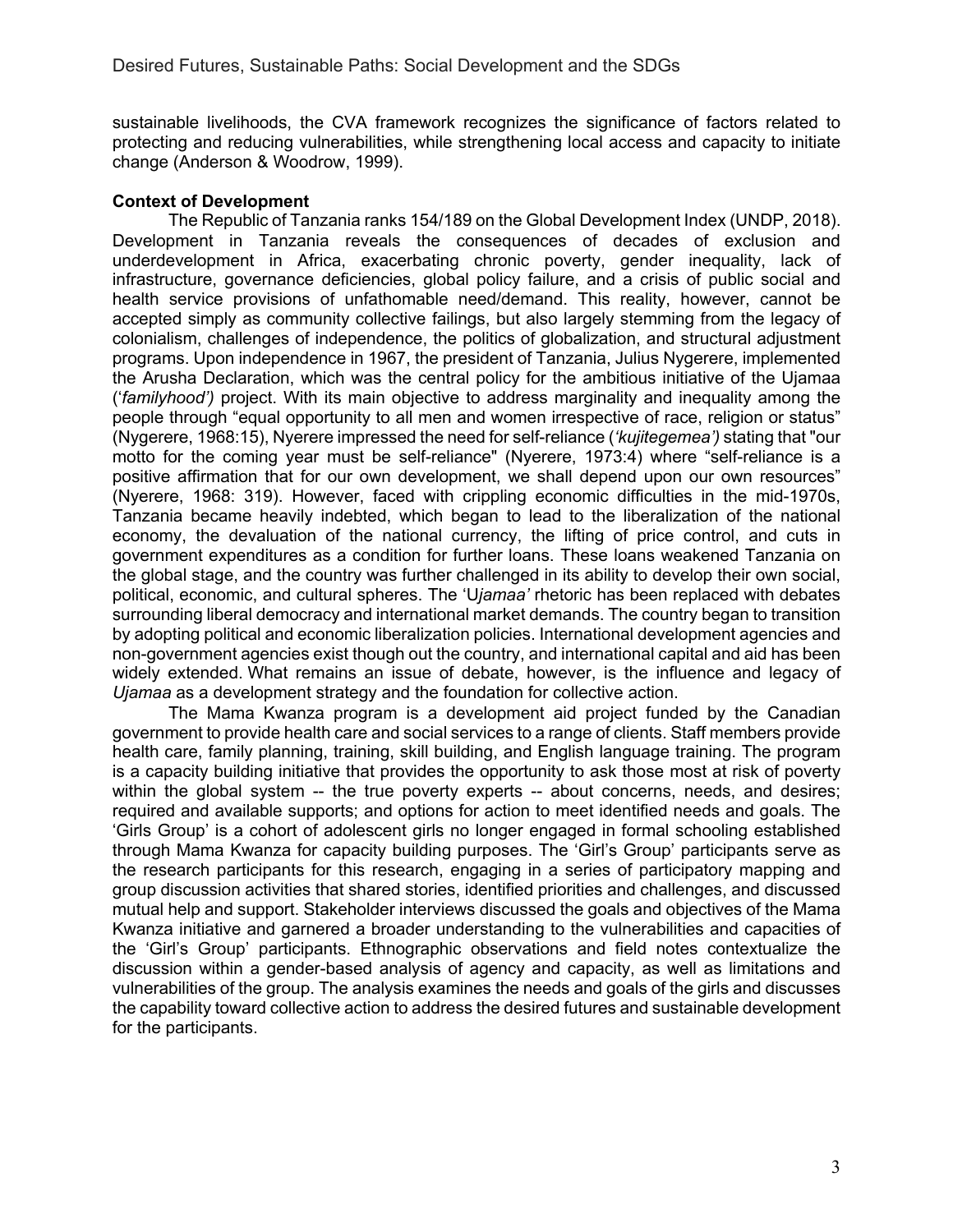## **Methodology**

The research was conducted between 2012 and 2018, including four field visits that supported data collection and validation. Ethnographic field notes, observations, and contextual data collection began during the first field visit in 2012 and continued throughout the subsequent three site visits. Using a qualitative approach, participatory mapping, group discussions, personal interviews, and ethnographic field notes were used as data collection methods in the field visit of 2016. During the second data collection field visit, six girls were recruited from the fourth cohort Mama Kwanza Girl's Group. The Girl's Group participants engaged in data collection exercises and data interpretation. In 2017, four stakeholders were interviewed and asked to review the findings from the data analysis. These findings are written from the researcher's view with reference to diaries, field notes, data from participants, and photographs collected during site visits. Excerpts, antidotes, and images are included to support findings and conclusions. The research was guided by an Indigenous methodology in the effort to integrate the multiple ways of knowing to data interpretation and analysis, including a field visit designed specifically for data validation and final follow-up in 2018. Interviewed stakeholders, two of the 'Girl's Group' participants, and multiple broader community members validated the data and the researcher's interpretation through meaningful conversation.

## **Analysis and findings**

The tables 1-3 show the results of the CVA framework, which identify the capacities and vulnerabilities of the Mama Kwanza girls. The spheres (1) physical, (2) social and organizational, (3) attitudinal and motivational grouped data into themes. Themes were then refined into subsections to distinguish strengths, opportunities, weaknesses, and threats relating to the girls' qualitative experiences in each of the three spheres, categorized in terms of capacities and vulnerabilities. The findings highlight the vulnerabilities facing the girls and how they describe their own unmet needs and identified priorities. Evidence of the Mama Kwanza development and capacity building programming to meet the needs and expectations of the girls, and the potential for collective action and the opportunities within the informal sector for the group is discussed.

## *Physical capacities and vulnerabilities*

The girls of the Mama Kwanza Girls Group are typical adolescent girls. With access to technology and mobile phones and have 'selfies' down to an art. The girls were always well groomed and clean, and individual expression is seen not only in material style, but also in the range of interests and natural skills. The girls are urban based and unmarried. None have children. They are no longer in school and are now required to make adult decisions about providing for their basic needs and 'getting a job'.

The girls are all trying to meet basic needs, including food security and housing. The living situations were discussed as 'for now' by all the girls, and all were working to meet immediate concerns*.* The girls are physically dependent on others to help provide for their basic needs and will live with family or relatives until they either go away to school, get married, or 'shift' to live with other family or friends. Time and work demand of household tasks are even more so for the girls who are living with relatives, where they contribute substantially to household tasks, "taking care for cousins", to "go get things", or many other expectations and demands for their stay. Ultimately, the girls can and do hard laborious work which keeps them busy. Moreover, the time burdens of transportation and long walks between points on difficult terrain of stone, dirt, debris, and the overall time it takes to move through space with limited infrastructure. Either by foot or by car, only so many tasks can be accomplished in a day. Things do not happen quickly, and patience and perseverance are essential.

The immediate vulnerability facing the girls is the limited resources, including having no income nor opportunities for employment. Further, there are limited government resources and services, and the girls identified that they did not know of any, nor use any government supports.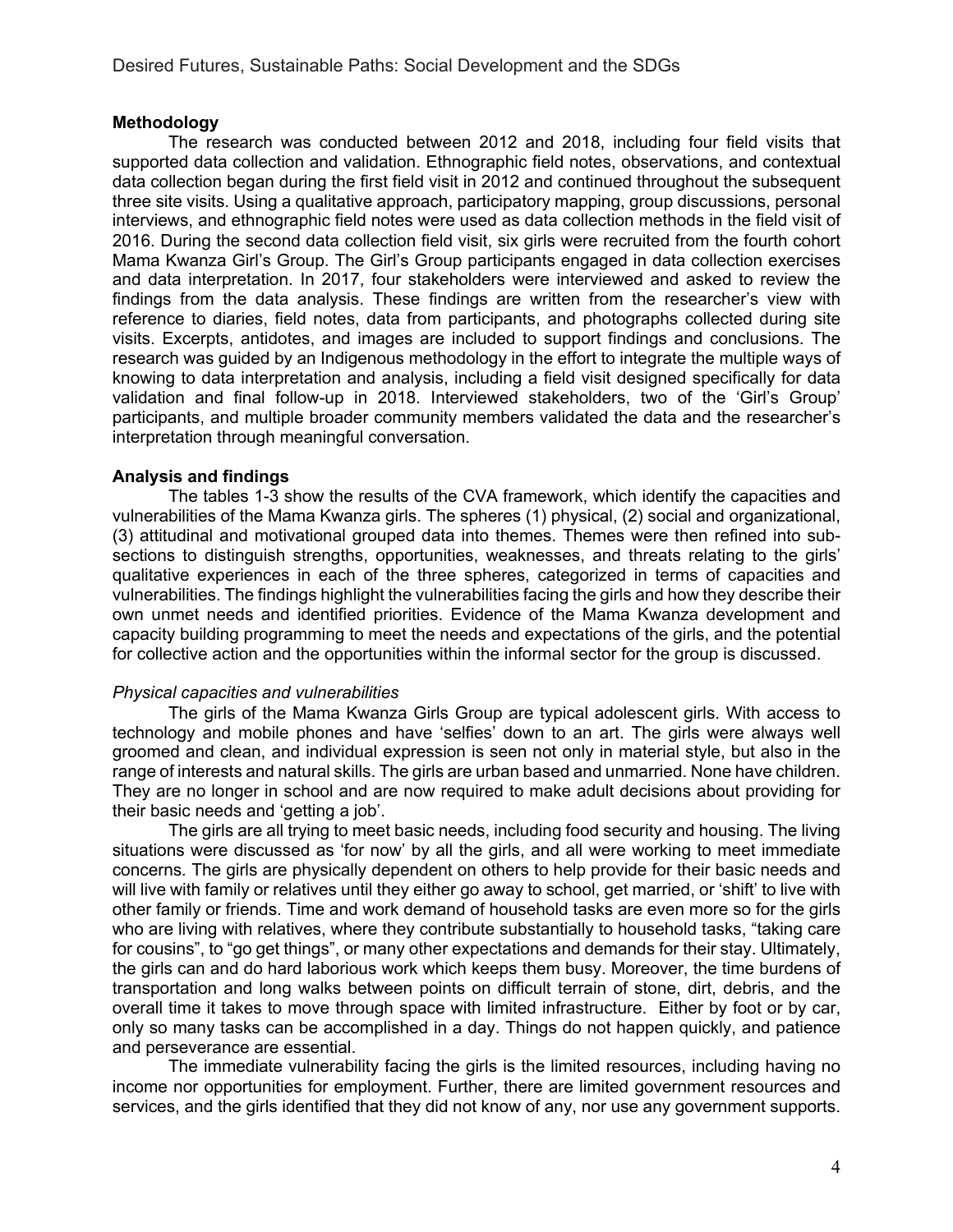However, there is a diverse and vast range of NGOs providing independent programs and services, some targeting adolescent girls. "Mama Kwanza" and "organizations" were identified as places the girls go when in need. These service groups are a channel for resources, skill and capacity building for the population. NGOs play an important role within the local context and are key players for a foreseeable future. Linking and informing youth of the services available is an important gap that requires attention. The Mama Kwanza program provided training and education on healthy choices and practices, including reproductive services, personal hygiene, and nutrition. This knowledge is critical for these adolescent girls, who demonstrated very limited knowledge about the reproductive system, in turn, leaving them at high risk for contracting sexually transmittable infections, early pregnancy and related complications. Moreover, malnutrition is commonplace and diverse diets were not a concern nor priority to the girls. However, knowledge and training about these basic health determinants were impactful for girls. In terms of physical vulnerabilities, such as health, training, employment options, and knowledge, the Mama Kwanza program offers support services and resources, including conversations of other ways to do things, and safer, alternative choices.

### *Social and organization capacities and vulnerabilities*

The social sphere is the most predominant feature of Tanzanian society. The fabric is structured on strong family-based relations, where people are referred to in terms of the relationship to each other. Women's names are replaced with her husband's or referred to as the mother of her children ('Mama Robert'- Mother of Robert, 'Mama Jane' – Mother of Jane), and others are greeted as 'brother', 'sister', or 'mama'. People's lives are socially dense and social interactions are constant. The loyalty and responsibility for your extended family is allencompassing and remaining within that safety net is crucial. When asked "where do you go for help", every girl said "family".

Ridged social status system determined by norms, roles, gender, position, prestige, networks and relationships persists. Simply by their social position as females, the girls have little decision-making power, high dependency, and are not taught nor encouraged to think independently, but to be quiet, subservient, unquestioning, and compliant. Strict gender roles devalue girls and provide preferential treatment towards boys. However, the girls never speak about it. Indeed, there is an increase in advocacy groups and awareness campaigns for women and sexual rights throughout the country, but the girls never speak or refer to their position in relation to the boys – i.e. what the boys are allowed, they are not. The girls speak of their struggles and difficulties as a common reality among them. However, the discussions, even if gently probed, do not turn towards unequal power or gender relations. Gender roles are normalized and engrained with the girls where men and women are understood as simply different and therefore, receive different treatment and benefits. These gender roles were not questioned nor challenged by the girls. Subservient behavior is expected, critical thinking is not encouraged, and the status quo is enforced through disciplinary measures, demanding expectations, and limited individual decision making and agency among the girls.

The social expectation for marriage and children is clear. All of the girls wanted children and they all wanted marriage. Children are valued in society, and having children is very much desired. The area of most interest and engagement for the girls was around sexual health knowledge, learning when and how you can become pregnant. This topic and type of knowledge translation is typically left up to the 'aunty' to provide to girls, and in traditional groups, initiation ceremonies deliver the teachings of sexual relations. None of the girls gave the impression that they intended to wait to have children, and the sentiment appeared to be more of an acceptance of what happens. The social risk of adolescent girls becoming pregnant can lead to isolation and increased vulnerability. There is a difficult connection between the desire and expectation for children, limited knowledge of sexual health, and undesired adolescent pregnancies. The best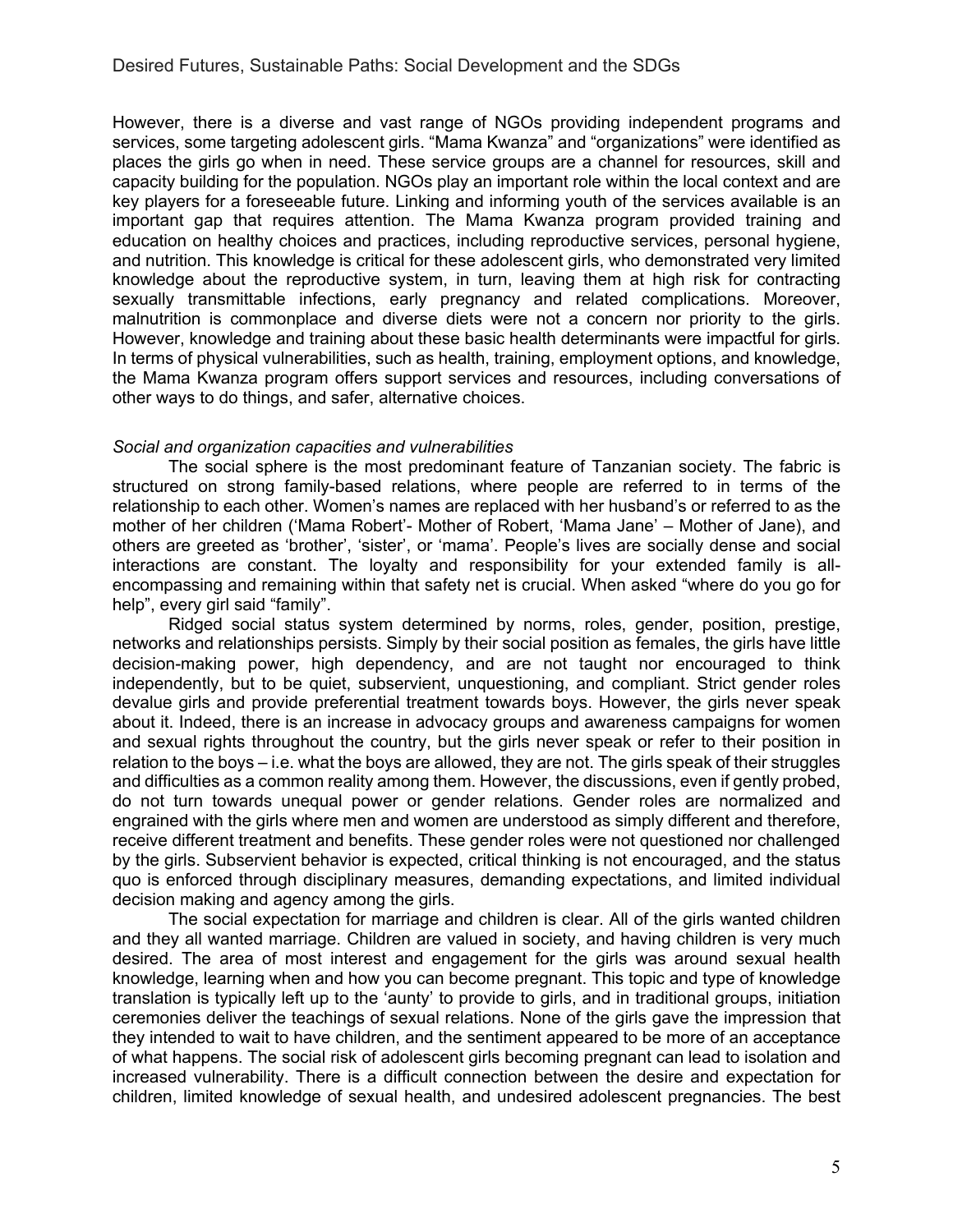option for unmarried girls is abstinence. However, this choice can be difficult during adolescent years, and particularly in a male dominated society.

The religious and moral grounding of the Tanzanian culture creates the framework and fabric for social norms and behaviors. Religious regulation and spiritual connection are important aspects of social organization, deeply engrained and entrenched. The girls of the Girls Group openly express that they "love God" and are "grateful to God". Maintaining 'God' and considering religious protocols as part of development programs and projects is an important consideration. Religious and community leaders are essential to social organization and change. With the ability to override science, these (typically) male leaders are in a very strong position of control and influence.

The girls, and the social organization of the society in general, rely on daily sustenance living patterns, rather than continued living demonstrated by saving and planning behaviors. "In the future" conversations were difficult to have. A future orientation did not seem to be a priority in thinking and discussions. Even with the goal of "starting a business", there was limited understanding of what a business requires in order to be sustainable, such as saving money or ensuring that profits are sufficient for living and maintaining the business. Businesses can quickly end once the merchandise is gone. Having a business was desirable but requires long term planning that was not easily understood. One girl, who claimed that she wished to be a nurse, later expressed that she also wanted a business. Starting a business, any business, seems to be the most practical and possible avenue to acquire resources for survival for the girls. However, to meet this identified interest, the Mama Kwanza initiative offered options for participants in the Girls Group for micro business development, training and mutual support.

Connected though a shared history and worldview, mutual support is intrinsic in the population and within the socio-political structures. Rooted in the Ujamaa policy for over 50 years, the fabric of the society is one of socialism and mutual support. This shared reality is fertile ground for cooperative, collaborative, and socially inclusive approaches to sustainable development. The expressions of support and endearment is a striking characteristic of the Tanzanian people. Touch is freely shared, men hold hands, hugs last a long time, smiles and special handshakes are greetings, relationships are honored. Connecting to others physically and emotionally as a basis of social organization is an important component. Although tribally and religiously diverse, the girls did have a shared history and foundational worldview.

#### *Motivational and attitudinal capacities and vulnerabilities*

Personal histories and struggles made it difficult for some of the girls to engage in the planning and skill building offerings of Mama Kwanza. Personal trauma affects the emotional and mental health of individuals, and many of the adolescents served by Mama Kwanza have struggled personally, emotionally, and physically. These underlying circumstances hindered the effectiveness of the programming to meet the desired objectives of the 'Girls Group'. Coming to Mama Kwanza with unmet immediate needs made it difficult to impress the importance of skill building and proactive planning. Planning for the future is conceptual and a complex process. The drive to meet immediate needs keeps the orientation of conversation and motivation for action to the 'here and now'. The future is unknown and abstract. The present is demanding and difficult, requiring immediate reaction and response. As a result, many of the participants in the Mama Kwanza programming expressed unmet expectations when offered skill building sessions requiring investment over a significant period of time. Some participants were not retained, and few met the 'objectives' of the initiative to build sufficient capacities to support transformational development. Most who came to Mama Kwanza were looking for work and ways to earn money, or for sponsorship and charity.

The girl's worldviews are largely shaped by relational and social expectations to create families and have children, take care of the elderly and the household. The demands on the girls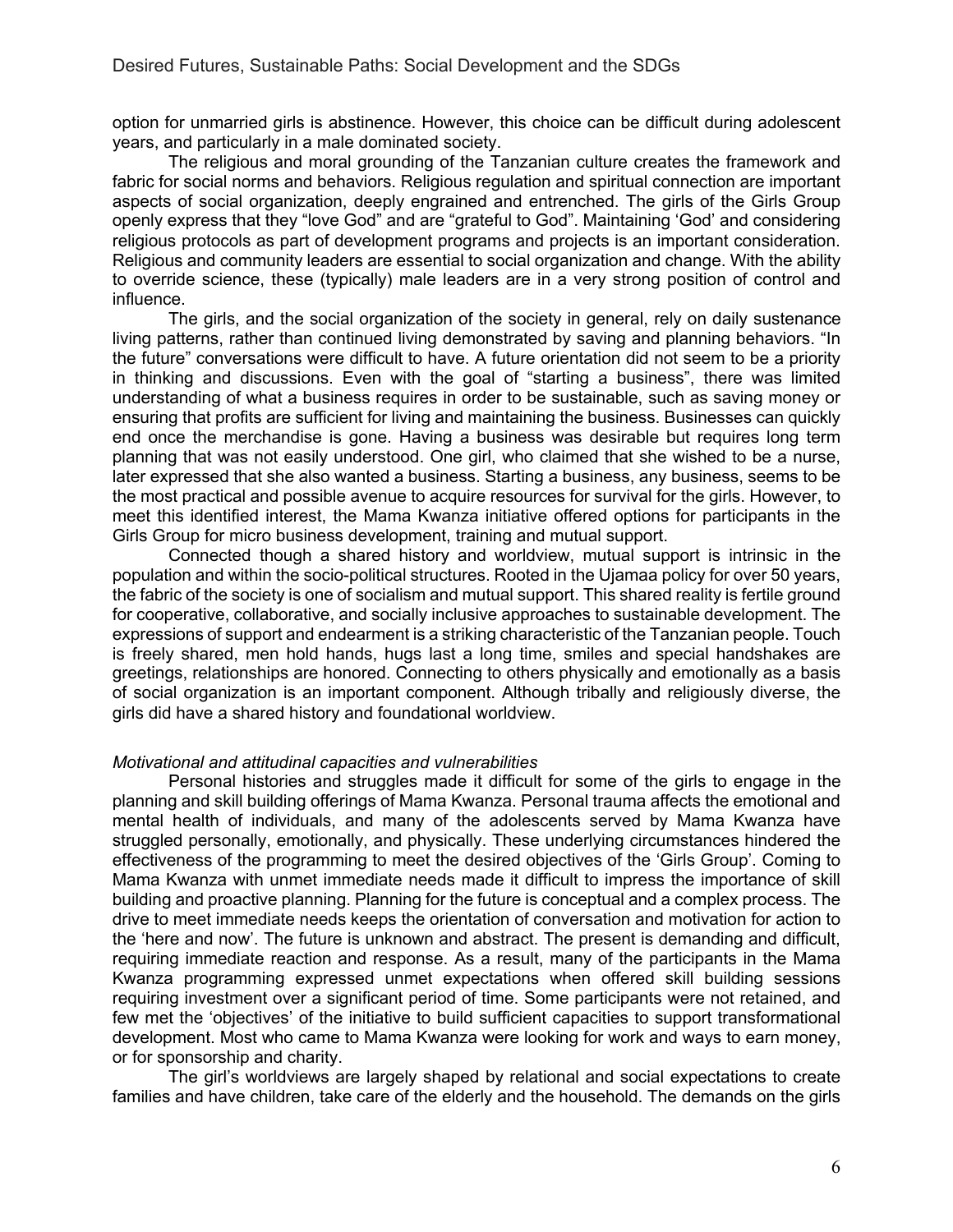are many. Waking at 4:00 am (or earlier) to arrive at Mama Kwanza by 9:00 am is a norm among the girls. Duties of the "house girl" or "home chores" are expected from the girls before they leave and continue when they get home. The level of demand and devaluation of this effort maintains daily tasks and is encompassed in meeting daily needs and continuous living patterns. The girls are not able to provide a livelihood on their own and therefore, are in a state of dependency. As such, it is difficult for the girls to make autonomous choices and influence change.

# *Capacity for Collective Action*

The contextual variables proposed by Ostrom (2000) to indicate if demonstrated behaviors are conducive or detrimental for collective action are examined within three spheres of analysis: 1) the features and structure of the group; 2) flow patterns of social resources and economic conditions; 3) attributes of the participating individuals. Examining the qualities of the individuals, the dynamics of the group, and the overall social structure of the Girls Group informed the capacity of the girls to work collectively to support shared vulnerabilities. The findings also support the question of relevancy of the Mama Kwanza development project, specifically, and the global sustainable development approach more generally.

## *Group structure and institutional setting*

The Girls Group was a small and fairly homogenous group, with tribal lineage as the greatest difference between the girls. All were without formal education, looking towards the next steps into adulthood, and seeking a "good life" which includes their own home and family. The material contribution of each girl was limited in terms of economic resources, but with much potential in terms of social support available within a collective group. However, capacity building programming within the Girls Group was largely initiated by program directors. The girls participated in all mandatory activities, some demonstrating natural inclinations and abilities, and others with clear disinterest. However, engagement stopped after the activities ended and evidence of personal agency to continue with the initiatives was limited. It was through much effort and encouragement from outside agents, such as Mama Kwanza staff, to continue with projects that were set up as capacity development initiatives.

## *Resource flow patterns and economic circumstances*

The Mama Kwanza programming did fill a need for the participants. The incentive to work with the group and collectively meet shared needs was evident, however, the outcome and impacts of the programming was limited and constraints faced by the girls were numerous. The girls are in a position of dependency and risk, with a reliance on family members and nongovernmental programs to support their basic needs. However, the resources available, even within informal training and programming, is limited. The limited resources for essential needs and services creates an immediate need in the participants for survival and creates challenges in planning for the future. Moreover, the risk of participating in collective enterprises may be too great when sustenance demands daily attention.

## *Individual attributes of participants*

The girls openly showed affection and supported each other emotionally during the difficult teaching and learning moments of Mama Kwanza programming. However, coming together to develop a shared enterprise was not well received by the girls. When asked if they would be interested in working collectively with the other girls, they replied with "Yes". Yet, discussions surrounding business start-ups, which each of the girls expressed a desire, every girl wanted their own business but not one was not interested in working jointly with another. Even with financial incentives to enter into a joint enterprise with other girls, each maintained individual goals and objectives for their own business. In fact, in the three previous rounds of Mama Kwanza Girls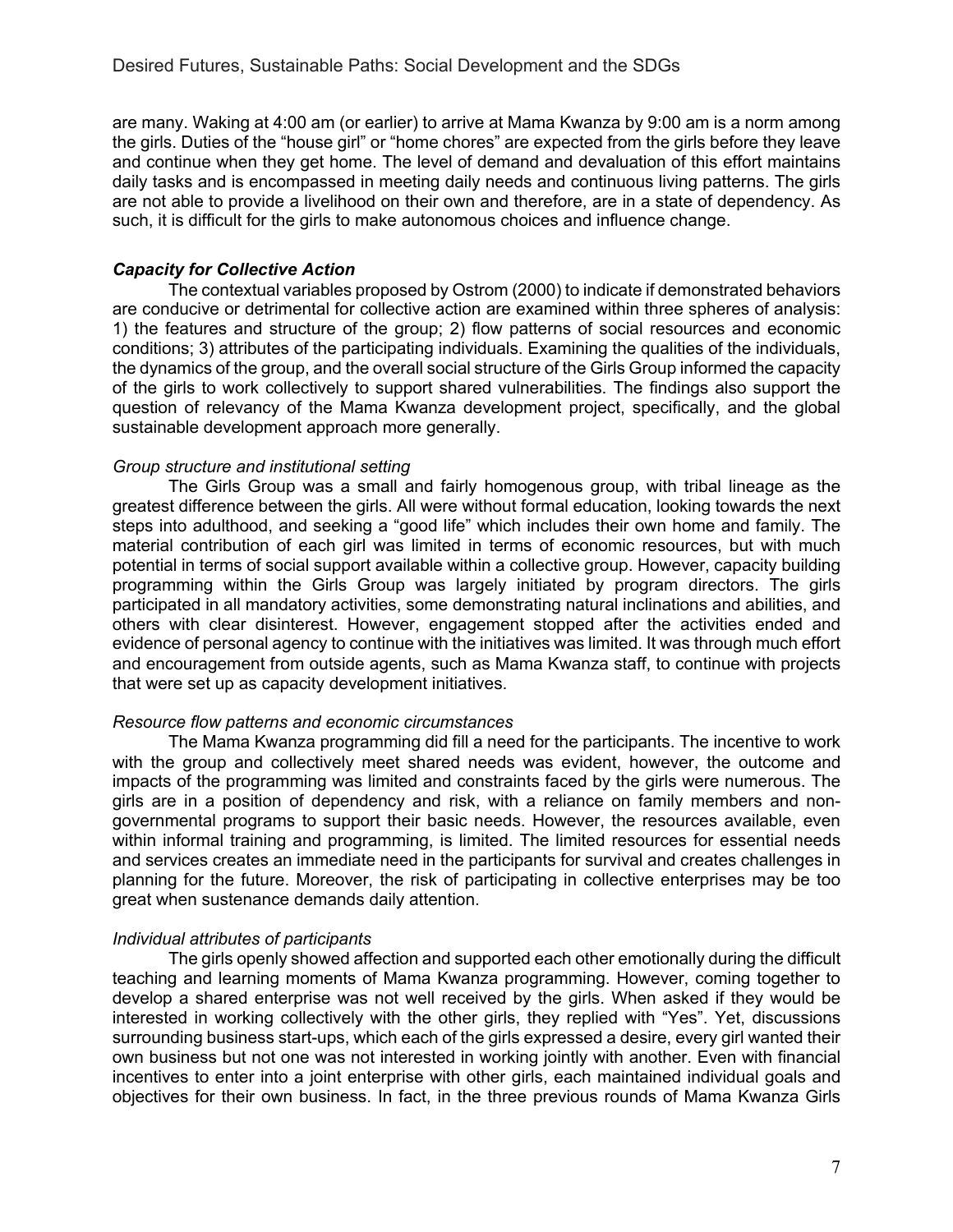Group capacity building programming, none of the groups were able to develop a shared or collaborative enterprise.

Although cooperation and mutual support is as part of the communal mindset and political philosophy embedded in '*Ujamaa*' policies and practices, individualistic thinking trumped decision making in terms of business or managing finances with others. In general, the girls displayed limited self-efficacy and accept their ascribed status. Little evidence was found in the belief in the ability to create change or achieve self-determination and autonomy of choice. The key constraint of the Mama Kwanza programming seems to be the uptake of the incentives by the participants. A shared frustration among participants that nothing was being done for them and personal situations remained unchanged, while Mama Kwanza staff could see possibilities, but action from within the group was without momentum.

## **Conclusions and further work**

Understanding social and practical opportunities harnessed through collective agency is understood as crucial for sustainable development (Sachs, 2015). However, the findings are clear that while the girls openly support each other on social and emotional levels, the willingness to work together towards a collective shared goal was not strong. The conflict between the uptake of services provided by Mama Kwanza and the lack of interest in collective action highlights the expressed dissatisfaction with the lack of opportunity in personal situations. Immediate, unmet needs were clearly a priority over long term vision and planning. Rooted in cultural, social norms and gender roles, the girls are socially connected with shared needs, but vulnerable to limited ascribed capacity. The necessity to invest in applicable and transferable skills within the informal sector is a practical and desired pathway for the girls. The Mama Kwanza capacity building initiative included skill building programming to help the girls develop marketable skillsets that could be leveraged for employment or business start-up. Although the girls were challenged to imagine what might be considered in establishing and the planning required to maintain the business, the discussion itself was clearly a knowledge exchange and 'capacity building' exercise. Investing in strengthening the opportunities for training and experiential learning within the informal sector will build practical skills and applicable learning. Appropriate contextualized and gendered-based business and skill development approaches are necessary for further research and development work in this area. With partnerships leading the SDG development approaches, programs oriented by the experiences of target populations best identify the challenges and practical solutions to complex problems groups face.

## **References**

Adger, W. N. 2003. "Social capital, collective action, and adaption to climate change". *Economic Geography.* 79(4):387-404.

Anderson, M.B. and P.J. Woodrow. 1998/2001. *Rising from the ashes: Development strategies in times of disaster.* London: IT Publications.

Birks, L., C. Powell, and J. Hatfield, J. 2017. "Adapting the Capacities and Vulnerabilities Approach: A Gender Analysis Tool". *Health Promotion International*. Oxford.

United Nations Development Plan (UNDP). 2018. *Human Development Report 2018 Statistical Update*. Geneva: United Nations.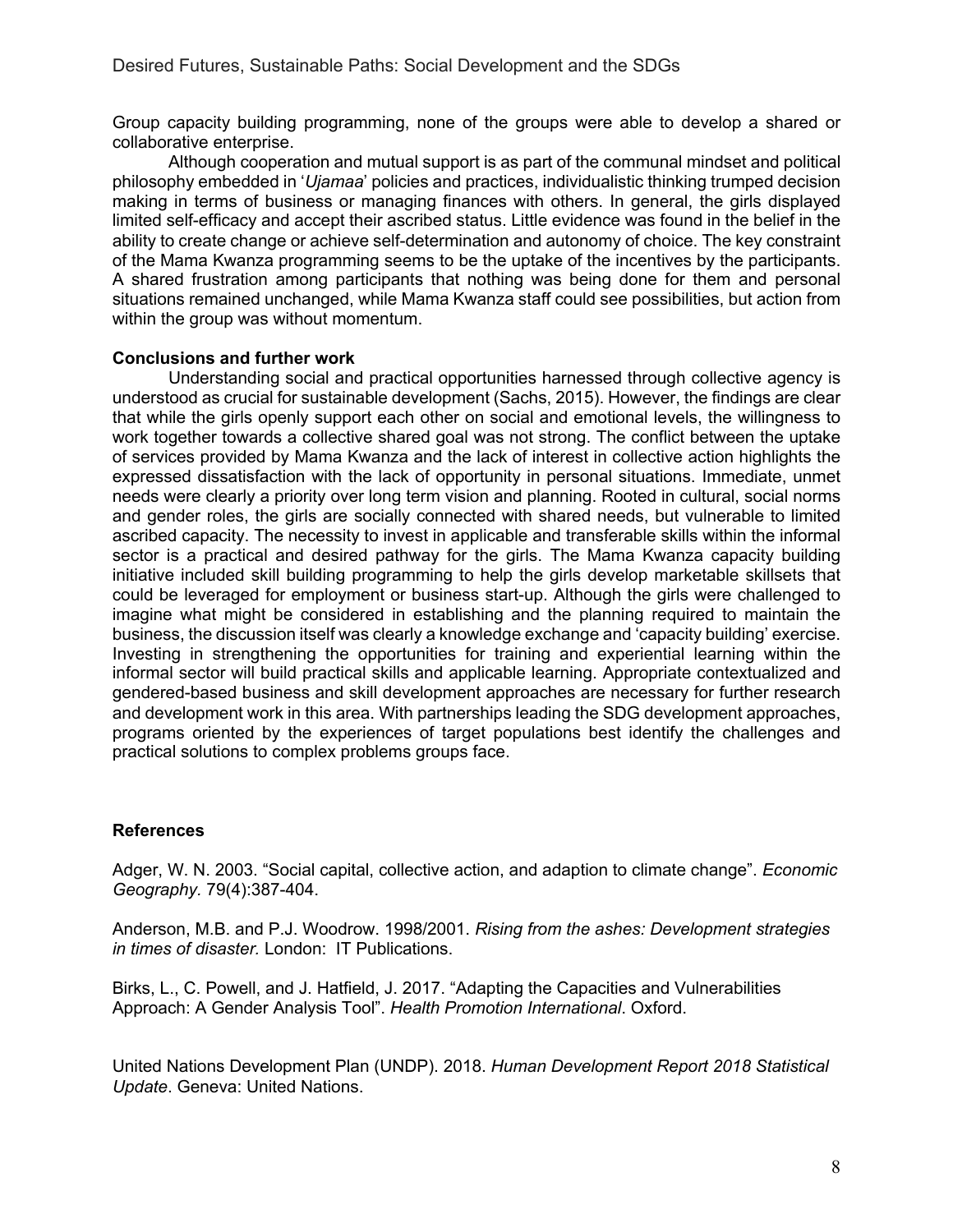Desired Futures, Sustainable Paths: Social Development and the SDGs

Hobbs, M. and C. Rice. (eds) 2013. *Gender and women's studies in Canada: A critical terrai*n. Toronto: Women's Press.

Janvry, A. de, N. McCarthy and E. Sadoulet, E. 1998. Endogenous provision and appropriation in the commons. *American journal of agricultural economics*, (3), pp.658–668.

March, C., I. Smyth, M. Mukhopadhyay. 1999. *Guide to Gender-analysis frameworks*. London: Oxfam.

Nyerere, J. K. The Arusha Declaration.1968. In *Freedom and Socialism*. Dar es Salaam: Oxford University Press.

Nyerere, J. K. Freedom and development. 1973. In *Freedom and Development*. Dares Salaam: Oxford University Press.

Olson, M. 1965. *The logic of collective action; public goods and the theory of groups.* Harvard University Press.

Ostrom, E. 1990. *Governing the Commons: The Evolution of Institutions for Collective Action.* Cambridge University Press.

Ostrom, E. 2014. "Collective action and the evolution of social norms". *Journal of Natural Resources Policy Research.* 6(4):235-252.

Polanyi, K. 1944. *The Great Transformation: The Political and Economic Origins of Our Time.* New York. Farrar & Rinehart, Inc.

Sachs, J.D. 2015. *The Age of Sustainable Development*. Columbia University Press.

Schmaus, W., 1995. "The Critical Mass in Collective Action". *Economics and Philosophy*, 11(1), pp.203–208.

Taylor, C. 1995. *To follow a rule*. In *Philosophical Arguments.* Cambridge University Press.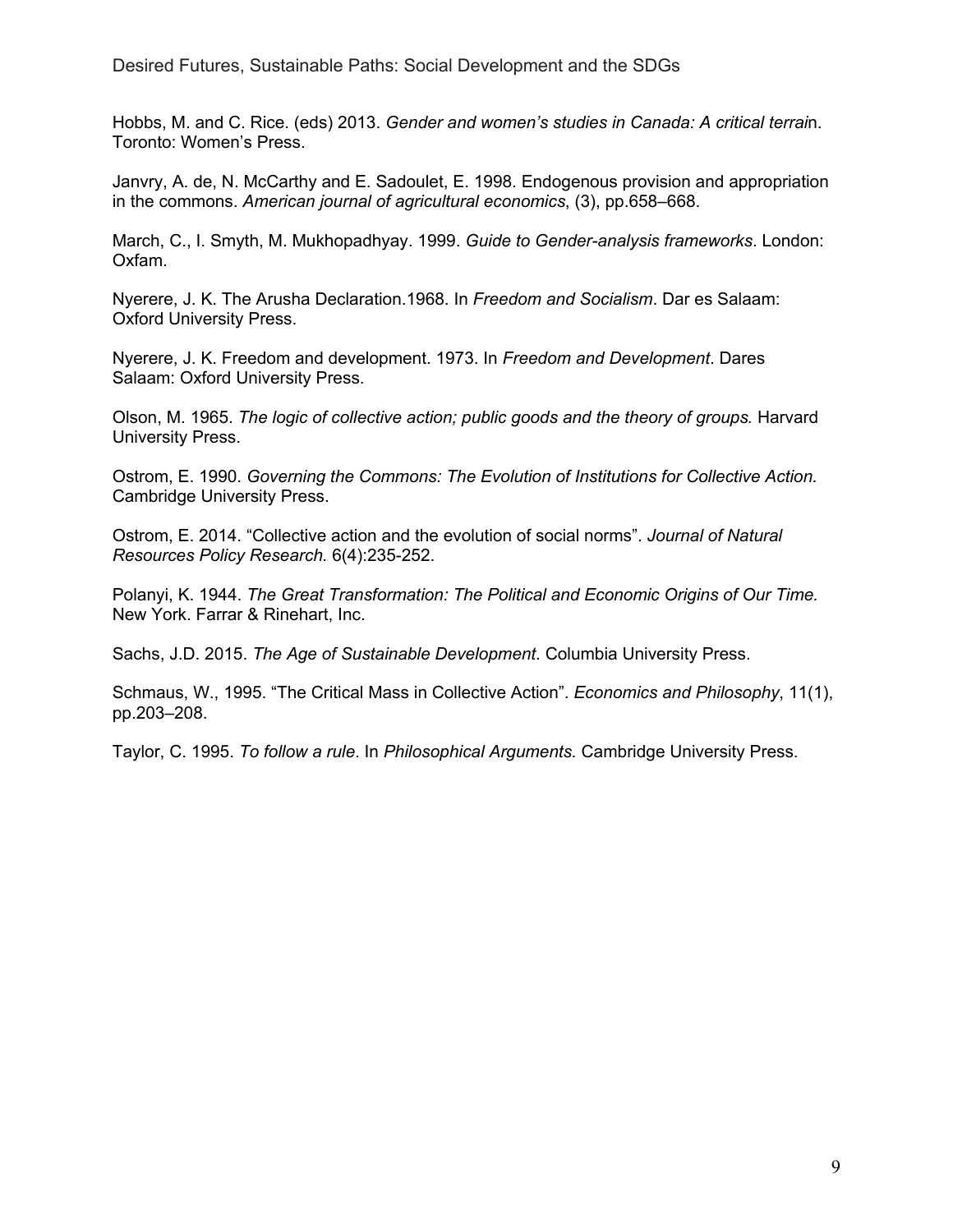Tables 1-3: CVA matrix of adolescent girls not in school in Arusha, Tanzania - May 2018

| <b>Table 1: Physical Resources</b><br>(includes land, climate, environment, where people live, housing, hazards, infrastructure, access to technology, finance, food and water security, access to<br>resources and capital, skills, labor, assets, physical health)                                                                                                                                                                                                                          |                                                                                                                                                                                                                                                                                                                                                     |                                                                                                                                                                                                                                                                                                                                                                                                                                                                                                                                                                                                                                                                                                                       |                                                                                                                                                                                                                                                                                                                                                                                                                                                            |  |  |  |  |
|-----------------------------------------------------------------------------------------------------------------------------------------------------------------------------------------------------------------------------------------------------------------------------------------------------------------------------------------------------------------------------------------------------------------------------------------------------------------------------------------------|-----------------------------------------------------------------------------------------------------------------------------------------------------------------------------------------------------------------------------------------------------------------------------------------------------------------------------------------------------|-----------------------------------------------------------------------------------------------------------------------------------------------------------------------------------------------------------------------------------------------------------------------------------------------------------------------------------------------------------------------------------------------------------------------------------------------------------------------------------------------------------------------------------------------------------------------------------------------------------------------------------------------------------------------------------------------------------------------|------------------------------------------------------------------------------------------------------------------------------------------------------------------------------------------------------------------------------------------------------------------------------------------------------------------------------------------------------------------------------------------------------------------------------------------------------------|--|--|--|--|
| <b>Capacities</b>                                                                                                                                                                                                                                                                                                                                                                                                                                                                             |                                                                                                                                                                                                                                                                                                                                                     | <b>Vulnerabilities</b>                                                                                                                                                                                                                                                                                                                                                                                                                                                                                                                                                                                                                                                                                                |                                                                                                                                                                                                                                                                                                                                                                                                                                                            |  |  |  |  |
| Strengths:<br>Demographic-Youthful,<br>approaching adulthood, single with<br>no children<br>Skill development - Primary level<br>education, skills development<br>program, access to micro loans<br><b>Communication - Access</b><br>to technology/ internet, and mobile<br>phone<br>Health services - reproductive health<br>information, primary health care,<br>support services/NGOs<br>Location - Urban based, housed with<br>family<br>Social fabric - human capital, social<br>capital | <b>Opportunities:</b><br>Monetary - Micro lending for business<br>development<br>Professional development - Skills<br>training and support; access to<br>tools/goods/information<br>Supports: Shared labor and skills;<br>Support services<br>Teachings: learning about reproductive<br>health and sexual rights; business<br>development; literacy | <b>Weaknesses:</b><br>Housing - Unstable / transitioning<br>housing, over-crowding, walk long<br>distances<br>Infrastructure - Limited electricity,<br>limited and hazardous infrastructure<br>Social role - Detachment from<br>parental figures, mentors, and role<br>models, over labored (home chores,<br>care giving, food preparation, etc.)<br>manual, repetitive tasks<br>Economic insecurity - employment<br>scarcity, no income sources,<br>Employability - Limited education,<br>illiteracy (reading, digital, health),<br>limited refined marketable skills,<br>limited English, developing skillsets<br>Health & nutrition- No family planning<br>practices, chronic health concerns,<br>food insecurity, | Threats:<br>Health - Conditions requiring medical<br>services, malnutrition<br>Sexual health - Early pregnancy and<br>complications, FGM<br>Dependency:<br>Economic-Sporadic/ no income sources,<br>perpetuation of poverty<br>Protection - Long distances travelled<br>alone, physical safety and security,<br>Gender based violence<br>Poor education - Poor cognition,<br>Physically hard work<br>Instability - 'Shifts' in housing;<br>marginalization |  |  |  |  |
|                                                                                                                                                                                                                                                                                                                                                                                                                                                                                               |                                                                                                                                                                                                                                                                                                                                                     | Advocacy - Limited political<br>representation                                                                                                                                                                                                                                                                                                                                                                                                                                                                                                                                                                                                                                                                        |                                                                                                                                                                                                                                                                                                                                                                                                                                                            |  |  |  |  |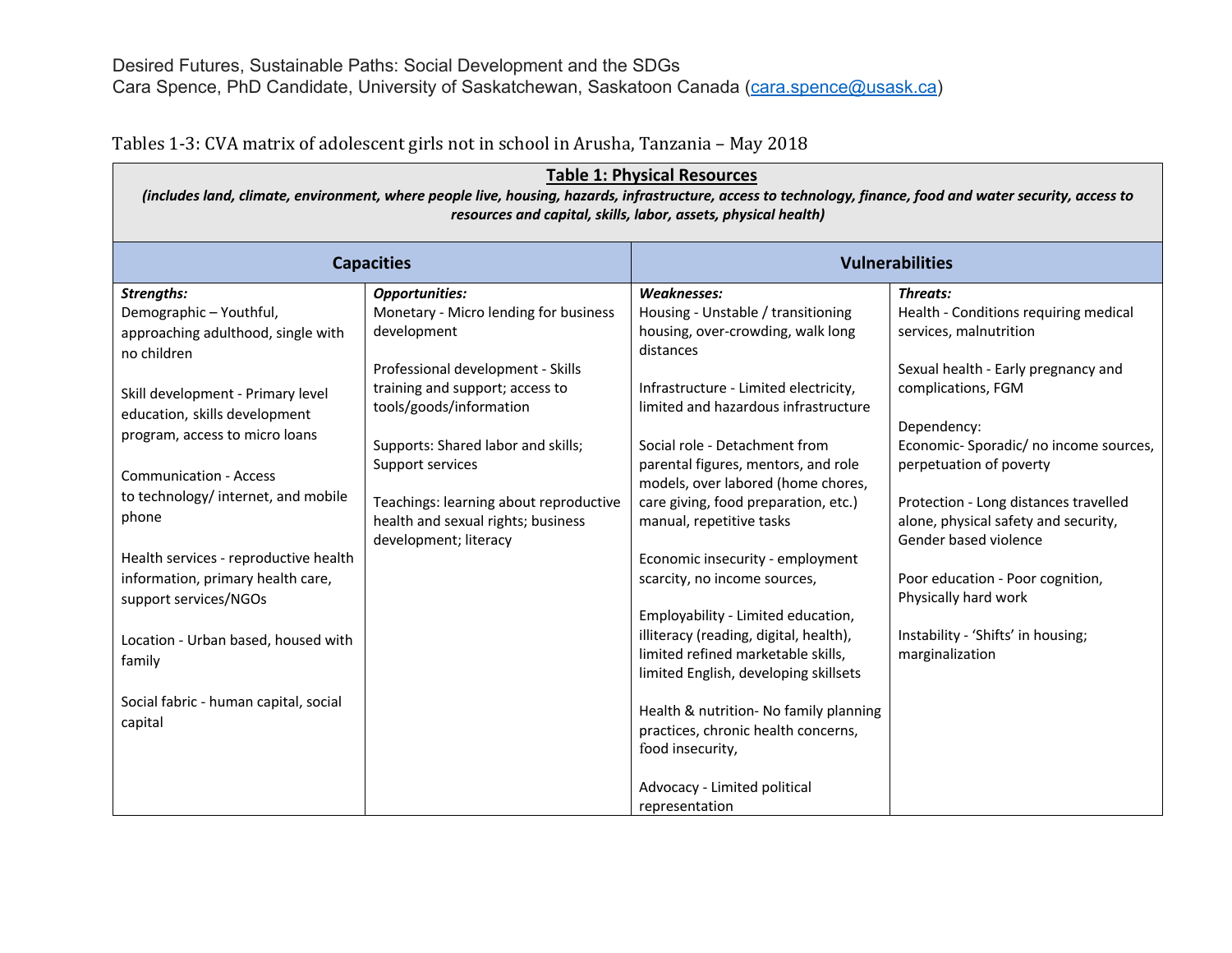# **Table 2: Social and Organizational Resources**

*(relations and organization among people, social fabric of society, formal cultural and political structures, and informal norms and practices, decision making, establish leadership, organization of social and economic activities, getting things done, division of labor and assets, decision making and agency capacity, prejudice, conflict, social divisions, segregation, stratification, social coping systems and supports, family and community systems, government and organizational services)*

| <b>Capacities</b>                                                                                                                                                                                                                                                                                                                                                                                                                                                                                                                                                                                                                                                                                                                                                 |                                                                                                                                                                                                                                                                    | <b>Vulnerabilities</b>                                                                                                                                                                                                                                                                                                                                                                                                                                                                                                                                                                                                                                                                                                                       |                                                                                                                                                             |
|-------------------------------------------------------------------------------------------------------------------------------------------------------------------------------------------------------------------------------------------------------------------------------------------------------------------------------------------------------------------------------------------------------------------------------------------------------------------------------------------------------------------------------------------------------------------------------------------------------------------------------------------------------------------------------------------------------------------------------------------------------------------|--------------------------------------------------------------------------------------------------------------------------------------------------------------------------------------------------------------------------------------------------------------------|----------------------------------------------------------------------------------------------------------------------------------------------------------------------------------------------------------------------------------------------------------------------------------------------------------------------------------------------------------------------------------------------------------------------------------------------------------------------------------------------------------------------------------------------------------------------------------------------------------------------------------------------------------------------------------------------------------------------------------------------|-------------------------------------------------------------------------------------------------------------------------------------------------------------|
| Strengths:<br>Socialist roots - Ujamaa basis, minimal<br>social stratification<br>Relational based society - Relations<br>based social structure, proximity to<br>others, family-based loyalty,<br>preservation of the familial unit,<br>social supports<br>Oral tradition - knowledge, expressive<br>culture, tradition and shared histories<br>Religious and moral foundations -<br>time honored norms and practices,<br>Protection and value of children,<br>Physical touch and connection, terms<br>of endearment<br>Education - informal skills among<br>men and women), receptivity to<br>other ways of knowing and doing<br>Access to human and women's rights<br>advocacy across sectors, maternal<br>and child health supports, diverse<br>NGOs and CBOs | <b>Opportunities:</b><br>Social participation and<br>engagement, social connections and<br>networks, shared realities, cohort<br>grouping, trust systems<br>Access to resources and information.<br>Targeted programs<br>Delayed pregnancies<br>Gender Equity laws | <b>Weaknesses:</b><br>Expectation/desire for marriage and<br>many children<br>Limited life choices, rigid social and<br>cultural practices, high dependency<br>compliant and subservient, devalued<br>work, sheltered worldview, survival<br>mode existence, extended family<br>demands, demanding expectations<br>Strict gender-based roles, male<br>dominated, preferential treatment of<br>boys/men<br>Unquestioning /naivety, silenced voices<br>disciplinary measures<br>Limited planning or long-term decision-<br>making frameworks, without future<br>planning/ orientation<br>Gender based violence, FGM and sexual<br>rights violations<br>Property laws, education laws, human<br>rights law, inaccessible government<br>services | Threats:<br>Challenge to status quo<br>Change of practices and norms<br>Social isolation, alienation,<br>exclusion<br>Conflict and gender-based<br>violence |